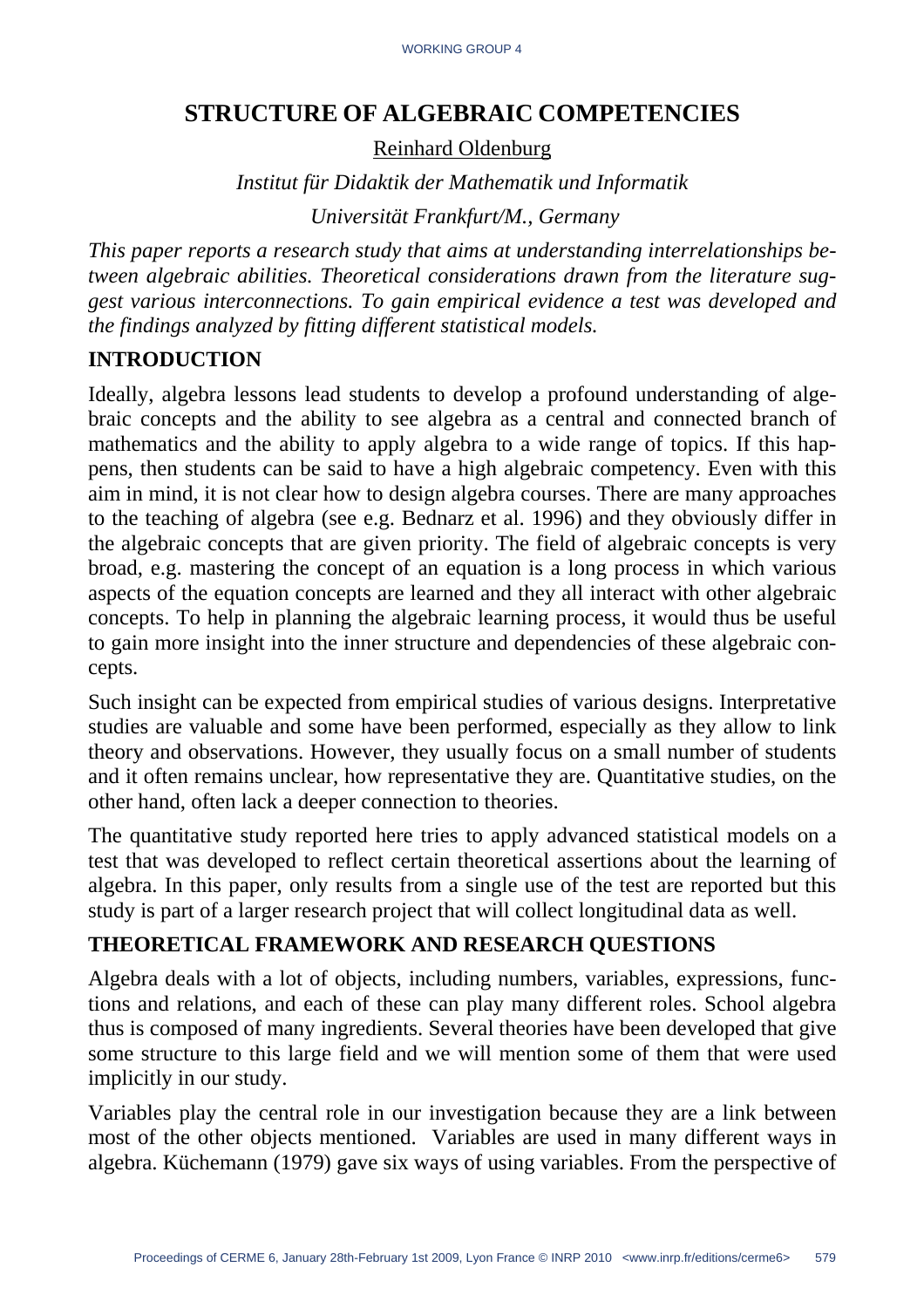integrating these modes of variable usage into a scheme we found that these modes, although useful in explaining students results, are bit unhandy.,When looking at algebra problems from textbooks we found that his "Letter ignored" is not of great importance and test items regarding it seem always a bit artificial. Moreover, it may be subsumed to the aspect of a variable as generalized number. The use of a variable as a reference to a non-arithmetical object "Letter as object" is (which restricts itself to standard school algebra) an important misconception that is viable only in a very limited subset of algebra. As a misconception it should not be included into the structure of abilities that are to be mastered by the students. Malle (1993) gave a short list of three aspects which proved a bit coarse when classifying textbook problems and test items. A synthesis of these approaches that works well for the classification of the role of variables in different problems turned out to be very similar to the one found by Drijvers (2003) in his empirical study, see below. It is worth to make explicit the operations that are linked with the different roles of variables. This shall emphasize the fact that the role of a variable is not only determined by the algebraic context but also by the subject working with it, e.g. the *x* in  $2x+1=4$  may be viewed as an unknown which is to be determined or as a placeholder were one can insert numbers or expressions.

- Placeholder P (operation: substitute (not only numbers but general expressions))
- Unknown U (operation: determine)
- General number G (undetermined; operation: expressing relations)
	- o Ga: General number used in analyzing expressions
	- o Gm: General number used for modeling (describing)
- Variable as changing quantity V (operation: change the value)
	- o Vi: independent variable (operation: change at will)
	- o Vd: dependent variable (operation: observe change)
	- o Vr: variable in a relation without predetermination what variables is changed independently as in Ohm's law *U*=*RI*.
- Variable as a symbolic element of the symbolic algebraic calculus: C (i.e. operation: use as structure-less object in symbolic manipulations)

Different researchers have advocated the point of view that mathematical objects are constructed from operations (Sfard 1991, Dubinsky 1991, Gray & Tall 1994). While the theories of these authors differ in detail, the broad picture seems similar and naturally explains e.g. the creation of symbolic expressions as encapsulated calculation sequences. It is not as clear to which processes the concept of a variable is linked. Therefore, we associated the above mentioned processes to each aspect of variables. Obviously, different operations lead to different objects, but nevertheless, mathematicians look at variable as a single concept which can be used under different aspects. It is therefore interesting to note that the operation of substitution has tight relations to all the other operations except those operations associated with the last aspect of the above list. We therefore formulate the hollowing hypothesis: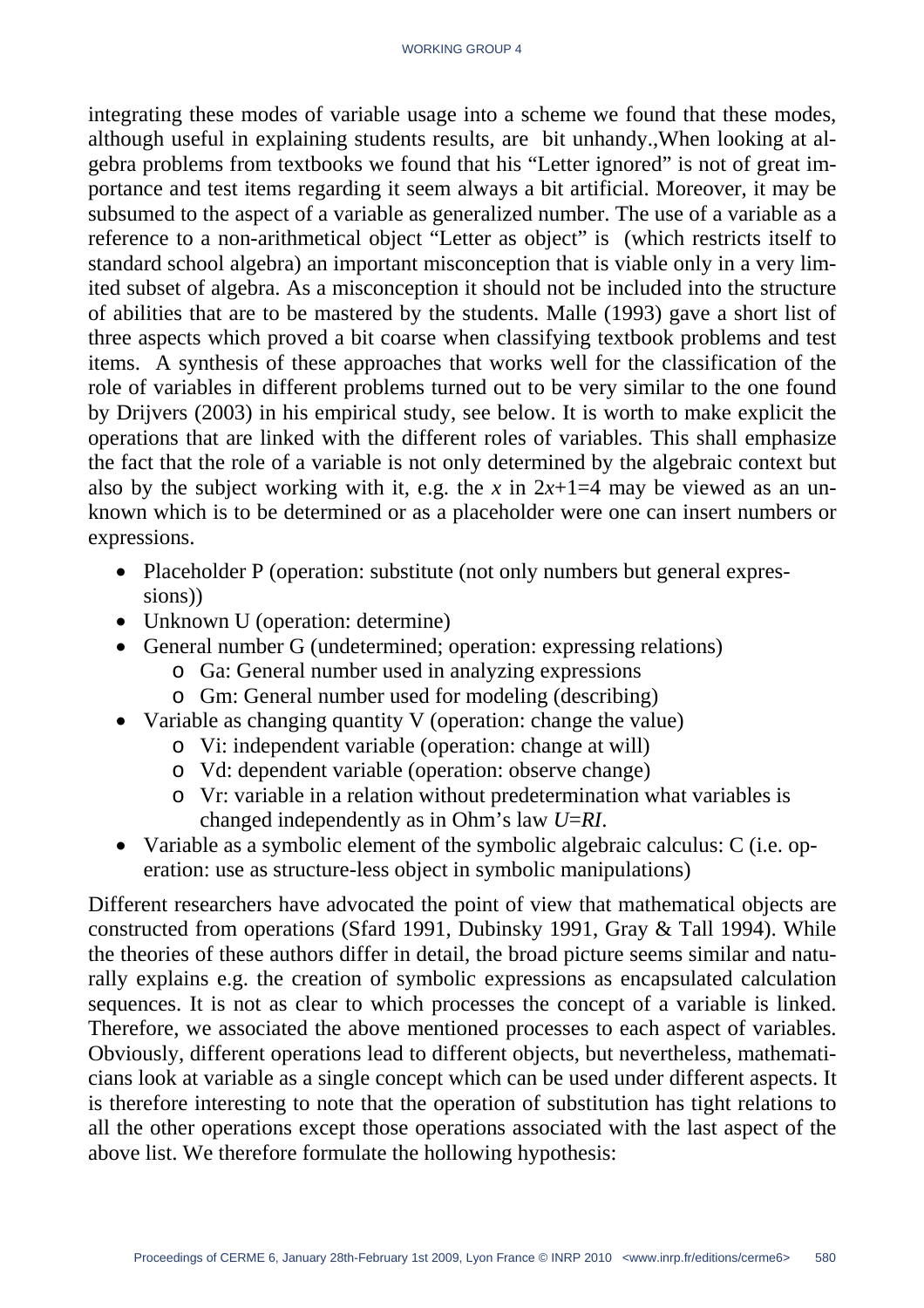Substitution is a central operation in algebra and the competence to use it properly is at the heart of algebra in the sense that it makes other operations easy as well, with the exception of the symbolic calculus aspect. Put in more technical language, this states that the ability to use substitutions should be a good indicator variable for performance in other algebraic tasks.

Checking the validity of this hypothesis is one of our research questions. The next question is much more open: To what extent do these aspects of ,variable' depend on each other?

### **METHODOLOGY**

There exist many tests for algebraic achievement but most items test syntactic term rewriting or formal equation solving capabilities. Far fewer test items exist that assess algebraic understanding and algebraic concepts developed by the students. A notable exception is Küchemann's work in the late 70s and early 80s. For this study we developed a new test that is somewhat in the spirit of Küchemann and uses many of his items, but most items were developed to reflect the various aspects of variables described above. In addition, there were test items on the relation between equations and functions.

The study was conducted at the beginning of grade 11 (age approximately 16 years) of a German high school (Gymnasium).There were 141 students from six classrooms in the study. Unlike most other German schools this particular high school starts at grade 11 and thus collects students who were recently at a large number of different schools. Although this sample is not representative of German students, it can be expected to span the breadth of the population better than samples from classes that had the homogenizing effect of a common school culture. However, the mean achievement level is supposed to be below that of an average grade 11 high school.

The test was compiled for this study but most of the items had been used in our research group before. The test consists of 43 items, two of which are multiple choice items, while the others ask for a free form response. The answers were rated on a point scale as the following example of a rating rule indicated:

Item 2a (from Küchemann 1979): Give a short answer and explanation: What is greater? *n*+2 or 2*n*? 0 Points= no response; false response without argumentation

1 Points= example; some explanation; wrong answer with detailed explanation

2 Points= example with explanation; detailed explanation without case distinction

3 Points= almost correct with case distinction

4 Points= completely correct

Some examples of the test items are shown below; their association to aspects of variable' are shown in square brackets:

Item 4: (based on Küchemann 1979) Let r be the number of rolls and c the number of croissants bought at a bakery. A roll costs 30ct, a croissant is 70ct.

a) What is the meaning of 30*r*+70*c*? [G]

b) How many parts have been bought all together? [G]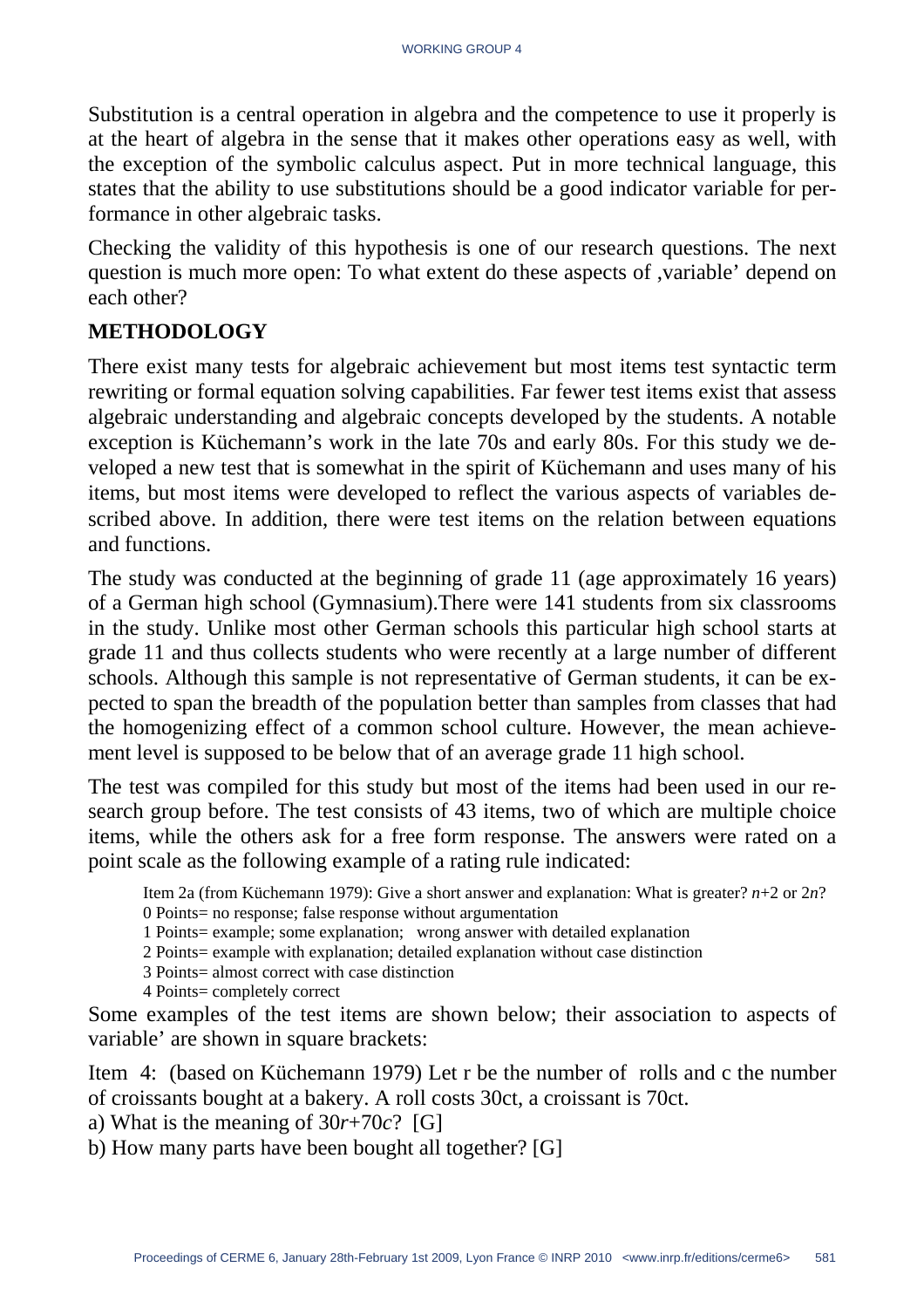Item 6a,b,c (from Küchemann 1979): Work out the circumference of the following figures:



Item 9: a) Assume that the equation  $a=b+3$  always holds. What happens to *a* if *b* is increased by 2? [V] (from Küchemann 1979)

c) Assume that the equation  $a=2b+3$  always holds. What happens to b if a is increased by 2? [V]

Item 13: It is known that  $x=6$  is a solution of  $(x+1)^3 + x = 349$ . How then can one get a solution of  $(5x+1)^3 + 5x = 349$ ? [G] (from Küchemann 1979)

Item 14: Simplify the following expressions a)  $(a-3)^2 - a^2$  b)  $(x-x^3) \cdot (x+x^3)$  c)  $36 + 4a^2$  d)  $\frac{1}{n} - \frac{1}{n+1}$  [C]  $1^{111}$ 

Item 16: Given the examples 7⋅9=8²-1 and 11⋅13=12²-1, formulate a general rule and justify it. [G]

Item 17: A function is defined by:  $f(x)=x^3-2$ . Determine a)  $f(2)=$  b)  $f(y)=$  c)  $f(x+1)=$  d)  $x \cdot f(x)=$  $[P]$ 

Item 19: What must be substitute for *x* in the expression  $2(x^2-1)$  to obtain the desired result? [P]

| <b>Desired Result</b> | Substitute $x = $ |
|-----------------------|-------------------|
|                       |                   |
| $\cdot$               |                   |
| $2((a+1)^{2}-1)$      |                   |
| $2(b^2+2b)$           |                   |

The test items were classified by the aspects of variables they involve and by the relevance of the abilities to handle functions (Fun), relations (Rel), syntactical expression manipulation (Syn), working with unknowns (Unk), handling substitutions (Sub) and translating between algebra and geometry (Geo). Of course, this classification is build upon assumptions about typical solution strategies.

Besides more traditional statistical methods, this study uses structural equational modeling as a tool to model dependencies. While this technique is frequently used in many empirical sciences, it seems that its use in the mathematics education community not as widespread and I know of no application of this technique to gain insight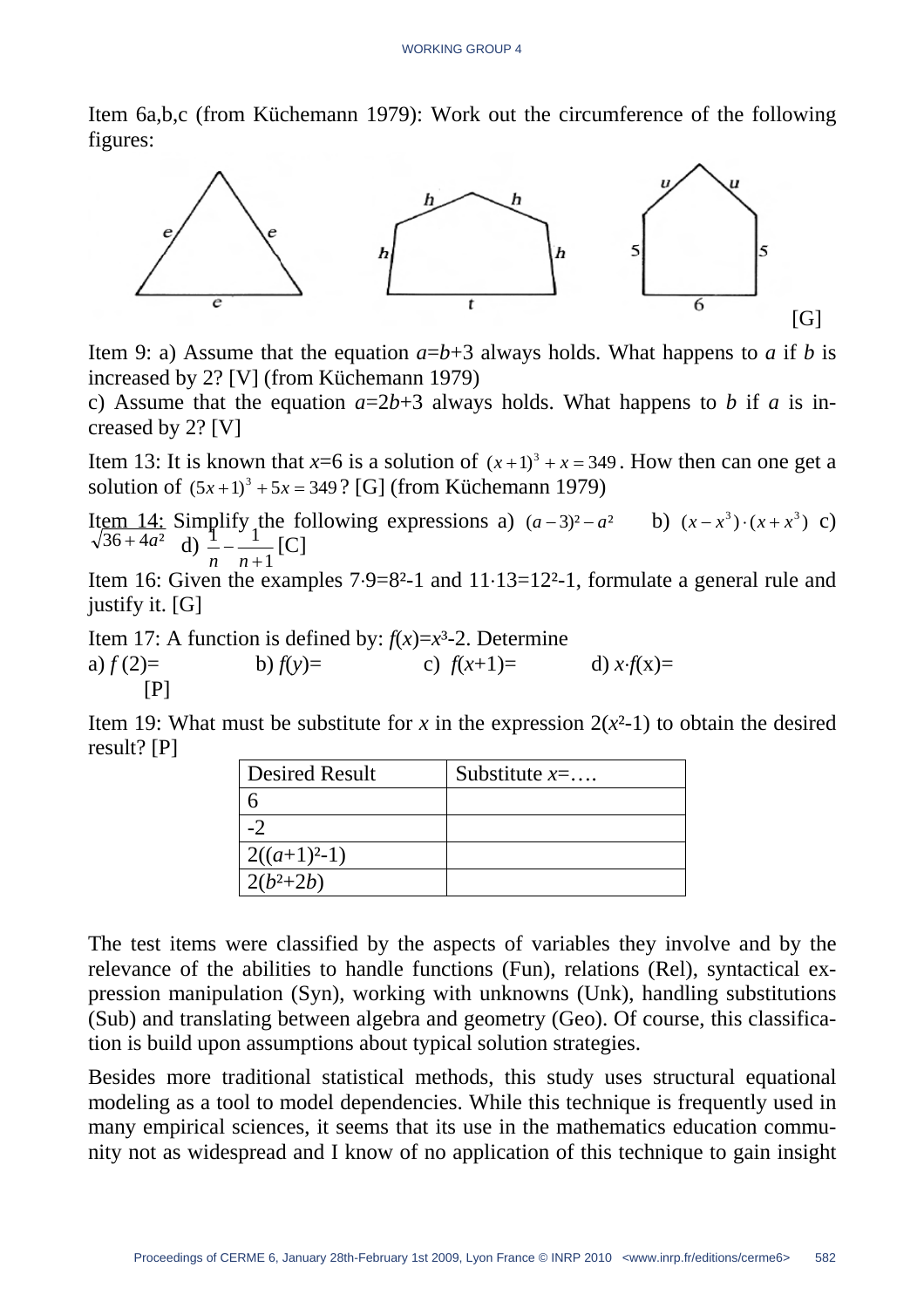into concepts of algebra. However, I believe that this statistical tool is appropriate here, because it allows us to work with hidden variables that cannot be observed directly (e.g. the person's understanding of a variable as a general number) and to model relations among latent and observed variables.

#### **RESULTS AND INTERPRETATION**

The test contained several items developed and used by Küchemann 30 years ago. Despite the passage of time, our results were very similar, thereby underpinning the validity of his study. The order of empirical difficulty of the items turned out to be precisely the same as that found by Küchemann. Also the percentage of students that solved the items were remarkable close (despite the fact that we tested 16 year old students while Küchemann tested 14 year olds), with one interesting difference regarding the 'letter as object' aspect. We found Item 6a was solved by 74% while Küchemann found 94% (for 6b and 6c we found 74%, 58%, Küchemann found 68%, 64%). These numbers become interesting when combining with the result that item 4a was solved only by 14% and 4b only by 7%. Most students that failed on 4a showed a clear object interpretation reading 30*r*+70*c* to mean 30 rolls and 70 croissants. However, many more students were able to solve 6a and 6b, which are described by Küchemann as items that can be solved successfully using 'letter as object'. Using a variable as reference to an object should be differentiated into two aspects: The misconception that a variable can stand as shorthand for any object, and the conception that a variable stands for some measureable quantity, such as the length of a segment. This latter interpretation is at the heart of an approach to algebra by Davydov, Dougherty and others (see Gerhard 2008) that is suitable also for younger children. Interestingly, the sum of points of 6a and 6b show a correlation with the total test score of  $r=0.62$  indicating that the ability to solve these items show much more than a misconception.

Next we gather some results from analyzing cumulative variables as described above. Together, these variables accounted for approximately 70% of all test items. According to the Kolmogorov-Smirnov-Test they can be considered to be normally distributed. Then a multivariate regression of the total score to these Variables was performed. The standardized beta-weights (with standard errors) were:

| <b>Variable</b>                       | <b>Standard. Beta(SE)</b> |
|---------------------------------------|---------------------------|
| Syn (syntactic manipulation)          | 0.15(0.03)                |
| Geo (geometry)                        | 0.28(0.03)                |
| Sub (substitution)                    | 0.26(0.04)                |
| Gen (working with general<br>numbers) | 0.22(0.04)                |
| Fun (functions)                       | 0.07(0.04)                |
| Rel (relations)                       | 0.38(0.04)                |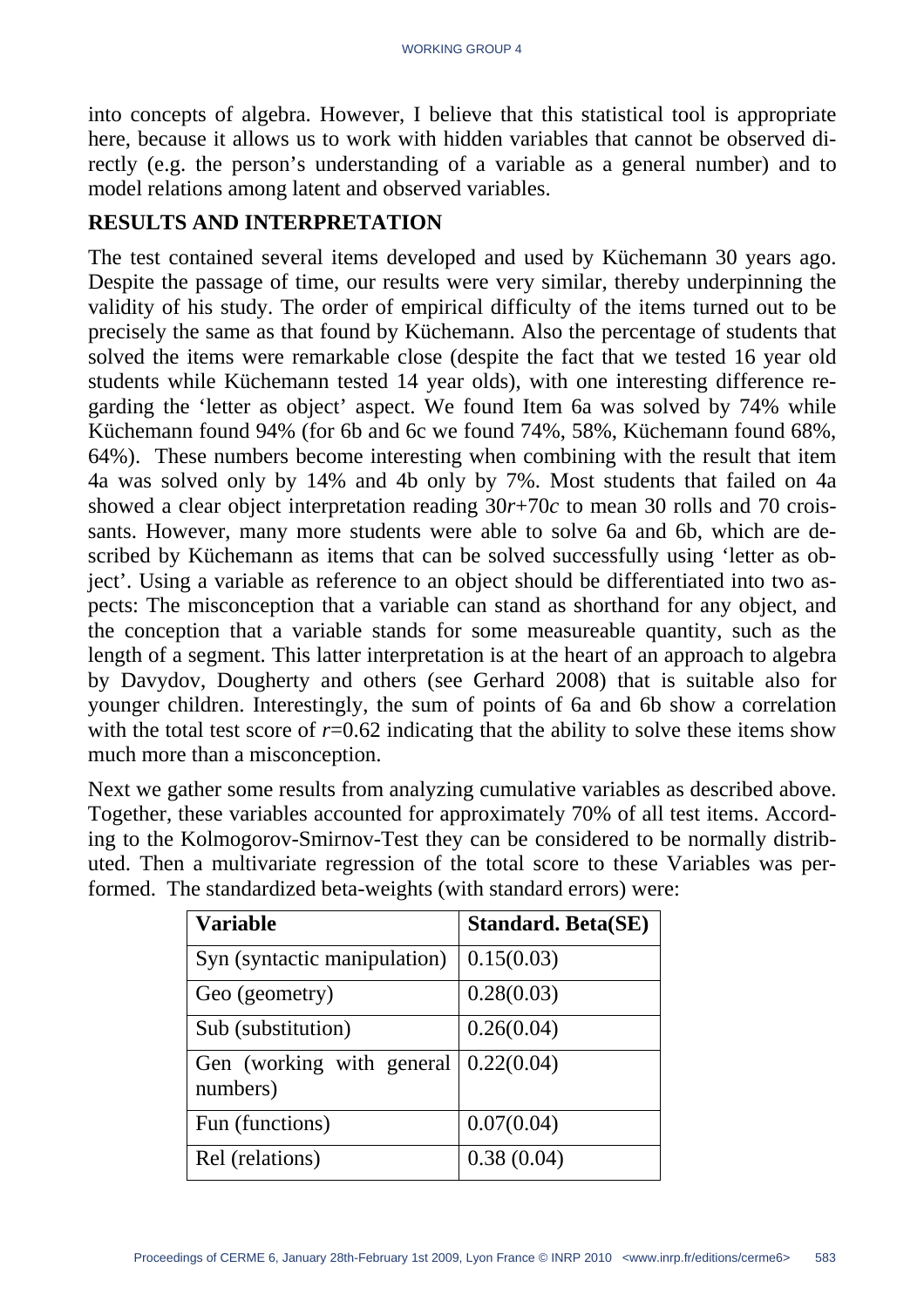The interpretation of these numbers must of course take into account that they reflect to some extend the composition of the test. There were eight items that were taken together to form the Rel variable, but only four that formed the Fun variable. Yet this can't explain the dramatic difference in beta weights. We conclude that understanding of algebraic relations is an important component of algebraic competency. It is also interesting that the Geo variable that consists of only five items is that important. One may draw the conclusion that expressing relations among quantities is at the heart of algebra. It is therefore justified to exercise this extensively in introductory algebra lessons.

Then an analysis of covariance gave first insight into interdependences. The interesting findings were: There is almost no correlation between the syntactic manipulation (Syn) and Geo (r=0.09), Sub (r=0.09), Gen (r=0.10), Fun (r=0.13), Rel (r=0.02). The scale Syn consists of item 14 (which has two more sub-items than shown) on the simplification of expressions and of two items on solving linear equations. The result means that syntactic manipulation and conceptual understanding are two different dimensions. The assumption implicit in some teachers position on teaching algebra that learning the symbolic algorithms will lead to insight seems thus to be false. To further support this point we give the following two-way table:

| Number of students |                         | Score on syntactical items    |  |  |
|--------------------|-------------------------|-------------------------------|--|--|
|                    |                         | Above average   Below average |  |  |
| Score              | on   Above average   37 |                               |  |  |
| other items        | Below average           | $\overline{36}$               |  |  |

The  $\chi^2$ -test gives p=0.19 on that, compatible with the assumption of independence (which is certainly not correct, but there is only a very weak relationship.)

This almost-independence result was stronger than expected and future studies should investigate this again. An interesting observation is that the connection is somewhat stronger for higher achieving students.

On the other hand the highest correlation (r=0.63) is between Rel and Subs. Subs also correlates with Geo ( $r=0.44$ ), Gen ( $r=0.54$ ) and Fun ( $r=0.54$ ). All of these correlations are highly significant  $(p<0.01)$ . This supports the hypothesis about the fundamental role of substitution given above.

Next, we report some results from the path model study. Although this interpretation was not intended by Drijvers (2003) we made up a structural equational model (more specific, a path diagram) from his diagram given below (Fig. 1). The model fit was acceptable according to Hair's (Hair et al. 1998) recommendations with CMIN/df=1.96<2.0 and Parsimony-Adjusted Measure PCFI=0.56 . We found that the concept of placeholder loads most on the changing quantity (our role V of a variable; path weight and standard error: 1.14(0.48)), then on Unkown (U, weight 0.37(0.12)) and negligible on the generalizing aspect (G, weight 0.08(0.04)). The other arrows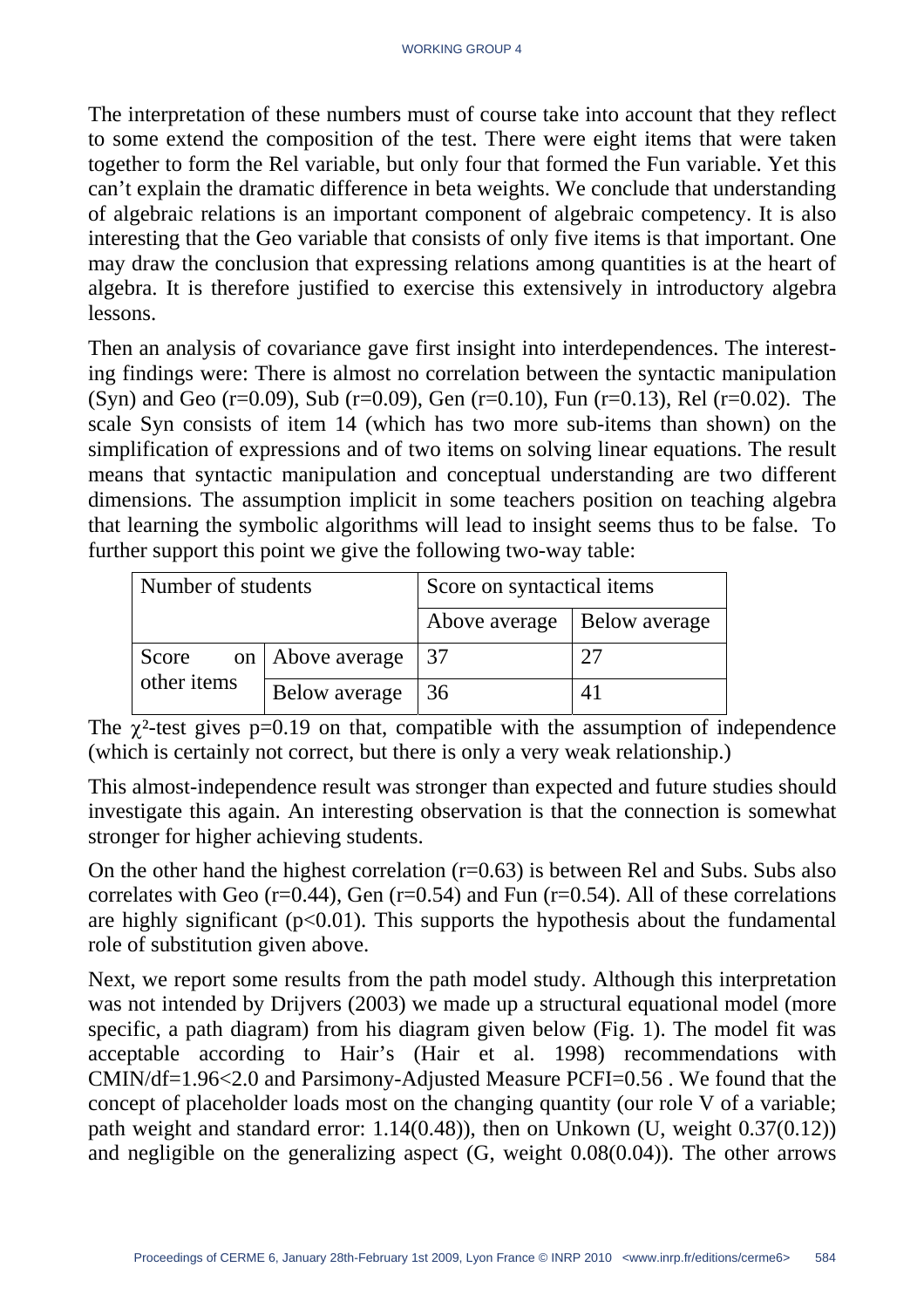carry small weights as well. While the first two results are plausible, the question arises what influences the important aspect of a variable as a generalized number if not the placeholder aspect.



**Fig. 1**

The following model (Fig. 2) includes all of our five variable aspects. The latent variables are named by the short cuts of the variable aspects defined in the theory section. This model provides almost good model fit CMIN/df=1.53, PCFI=0.67. Nevertheless many of the estimates for regression weights are rather small and we will refine and modify the model shortly to get better results. Nevertheless this model shows some interesting results. First the arrows that relate the calculus aspect C with other aspects carry small weights. This feature is common to all models we tried and reflects the fact mentioned above, that syntactic manipulation is almost independent from the rest of the test. Another interesting fact is that there is a substantial (and significant) weight for the arrow from G to V. This is naturally interpreted as the implication that a general number can be viewed as standing for changing numbers. On the other hand, students learning algebra may first master the aspect of changing quantities and only later develop the general concept of a variable that stands for a general number without reference to a particular number. Therefore we omit this arrow in later models.



The above path-model can be refined by splitting the aspect of general number as indicated in the theory section into the aspect of using the general number for analyzing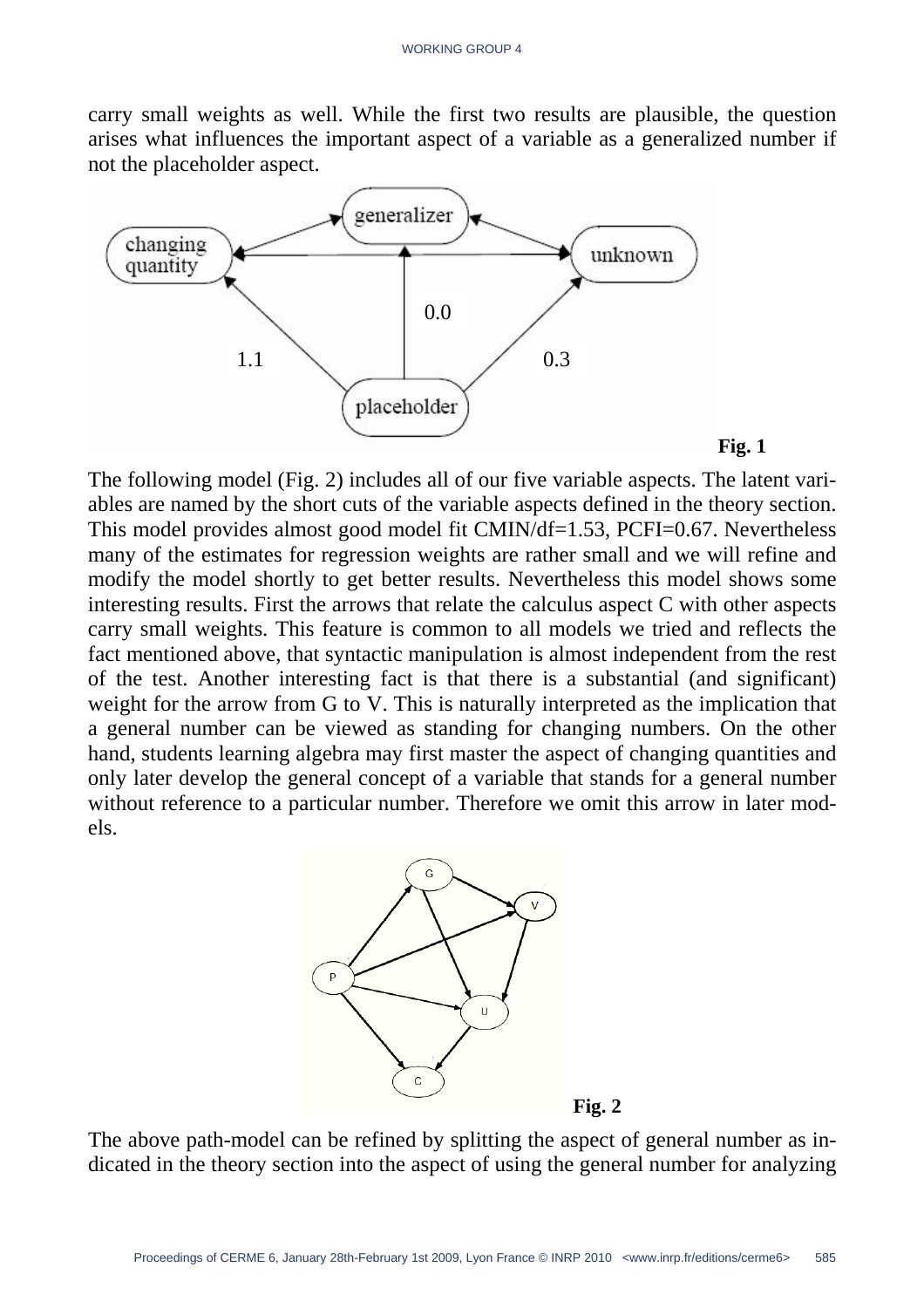or for modeling. Furthermore, we will omit the syntactic aspect of a variable as an element of algebraic calculus, because it is essentially independent from the rest. With these decisions made we tried out many linear structural equational models but concluded that the following one is the best choice. Some other models provide a slightly better model fit, but this model (Fig. 3) has two important properties: It is plausible from the theoretical point of view and can therefore be easily interpreted. Its advantage from the statistical point of view is that most of its path coefficients are either significant or close to significant. The model fit is adequate with CMIN/df=1.92 and PCFI=0.55. The estimates for regression weights (with standard errors in parentheses) are:

| Place holder P    |               | Unknown UK               | 0.15(0.07)    |         |
|-------------------|---------------|--------------------------|---------------|---------|
| Place holder P    |               | <b>General Number Ga</b> | 0.031(0.024)  |         |
| Place holder P    |               | <b>General Number Gm</b> | $-0.003$      | (0.341) |
| $\approx 0$       |               |                          |               |         |
| Place holder P    |               | Variable V               | $-0.76(0.42)$ |         |
| Unknown UK        | $\rightarrow$ | <b>General Number Ga</b> | 0.30(0.16)    |         |
| Unknown UK        | $\rightarrow$ | <b>General Number Gm</b> | $-0.64(2.8)$  |         |
| $\approx 0$       |               |                          |               |         |
| Unknown UK        |               | Variable V               | 6.6(2.0)      |         |
| General Number Ga | $\rightarrow$ | <b>General Number Gm</b> | 2.5(1.9)      |         |
| Variable V        | $\rightarrow$ | <b>General Number Gm</b> | 0.077         | (0.44)  |
| $\approx$ 0       |               |                          |               |         |



**Fig. 3**

Compared to the above model based on Drijvers diagram it may seem strange that the arrow P $\rightarrow$ V has a negative weight. This result does not claim that there is a negative correlation between these abilities but only that the direct influence is negative taking into account the large influence from the arrows P→UK and UK→V which both have positive weights. In fact, when omitting the UK $\rightarrow$ V arrow from the model, the arrow  $P \rightarrow V$  gets massively positive (1.6). The negative weight in our model is therefore plausible: Learning to handle variables as placeholders may pave the way to seeing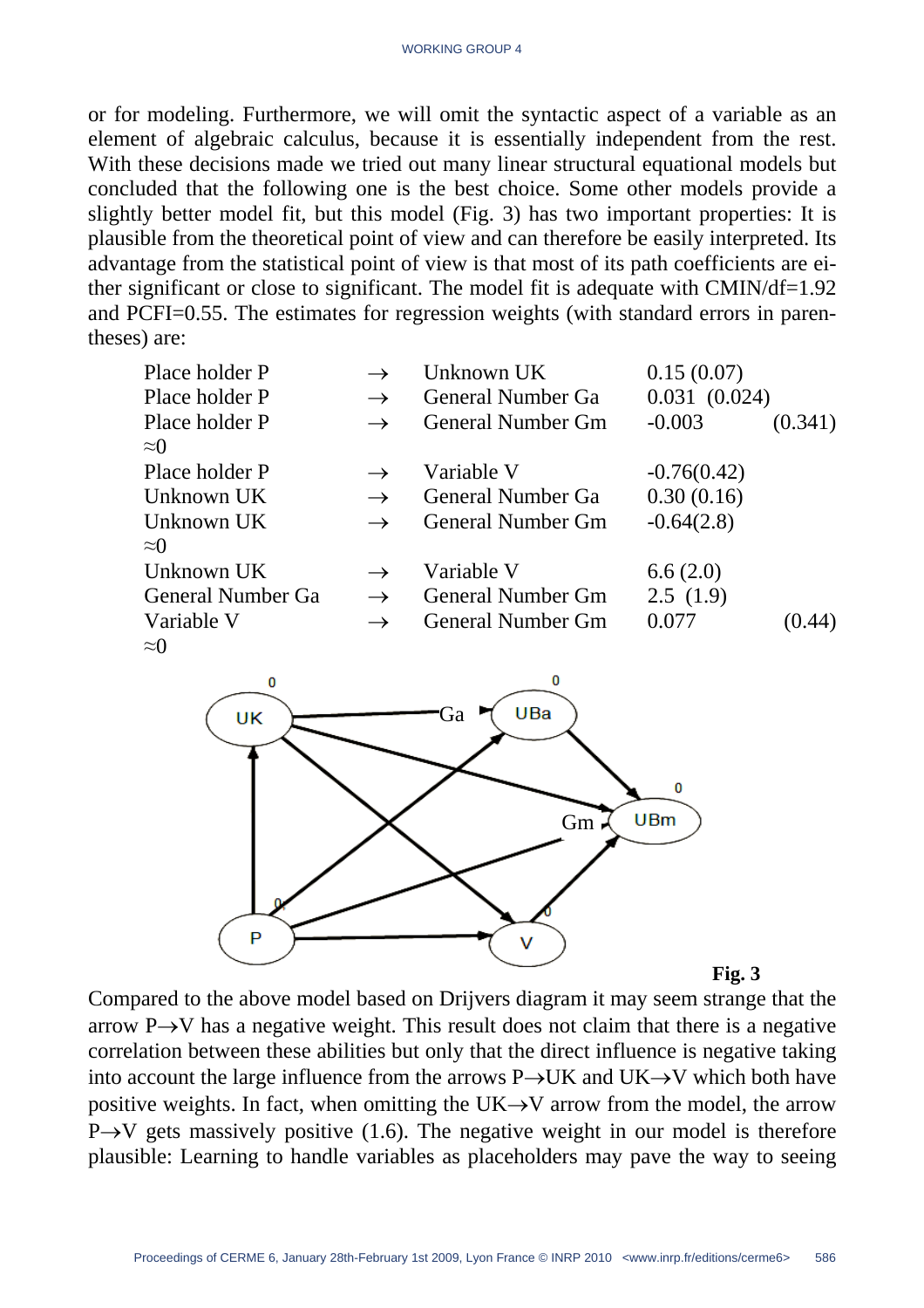variable as unknowns and this in turn helps develop the full concept; however students who can only deal with placeholders are unlikely to see variables as quantities that can change because a placeholder once filled with a number is constant.

The path weight for Ga $\rightarrow$ Gm was 2.5(1.9). When reversing the arrow it became negligible. This can be interpreted to mean that learning to analyze situations with variables is a prerequisite to modeling situations that are initially free of algebraic symbolization. On the other hand the aspect V is not helpful for algebraic modeling. This may give a hint that at the level of modeling situations by algebraic equations one is working at a rather high level where individual values of variables and their change is not considered. We hypothesize that the aspect of change is not important in forming the model but in its validation. But this conclusion can't be drawn from the data of this study.

Is it possible to assign students a single latent variable "algebraic competence"? To test this we fitted two simple models to the data. One model with only one latent variable "algebraic competence" and one model with latent variables "Univariate" and "Multivariate". The model with two latent variables has a model fit of CMIN/df=1.78, while the model with a single latent variable has a model fit of CMIN/df=2.99. This substantial difference may be seen as support for the hypothesis that algebraic competency is a higher dimensional construct, because here we have a higher dimensional modeling that fits the data better. Nevertheless, the test as a whole fits the assumptions of the one-dimensional Rasch model. Hence we conclude, that structural equational models can reveal detailed results.

### **CONCLUSION AND OUTLOOK**

The findings of this study lead to two different kinds of conclusions. The first kind concerns the results from analysis of covariance and fitting the structural models. They indicate that the activities of describing general geometric situations algebraically are good indicators for overall performance. Similarly, substitution is a fundamental operation in algebra that shapes the meaning of algebraic constructs.

The second kind of conclusion concerns the level of algebraic competency reached in grade 11 and this is more specific to the situation in Germany (although the study does not claim to be representative for all German schools). While some areas (in particular, solving linear equations and using binomial formulas) show acceptable results, other parts of algebraic thinking, especially those that serve as a backbone in introductory calculus courses, reveal a serious lack of competence. Either a solution has to be found to cure the algebra decease or one should consider curricular changes in grades 11 and later that eliminate the need for those kinds of algebraic thinking; however, this would mean dropping calculus from the curriculum.

The future work of this research project is aimed at improving the situation. In collaboration with schools we aim to use this test as diagnostic instrument to help us assign tasks that will improve the construction of algebraic meaning. This includes the